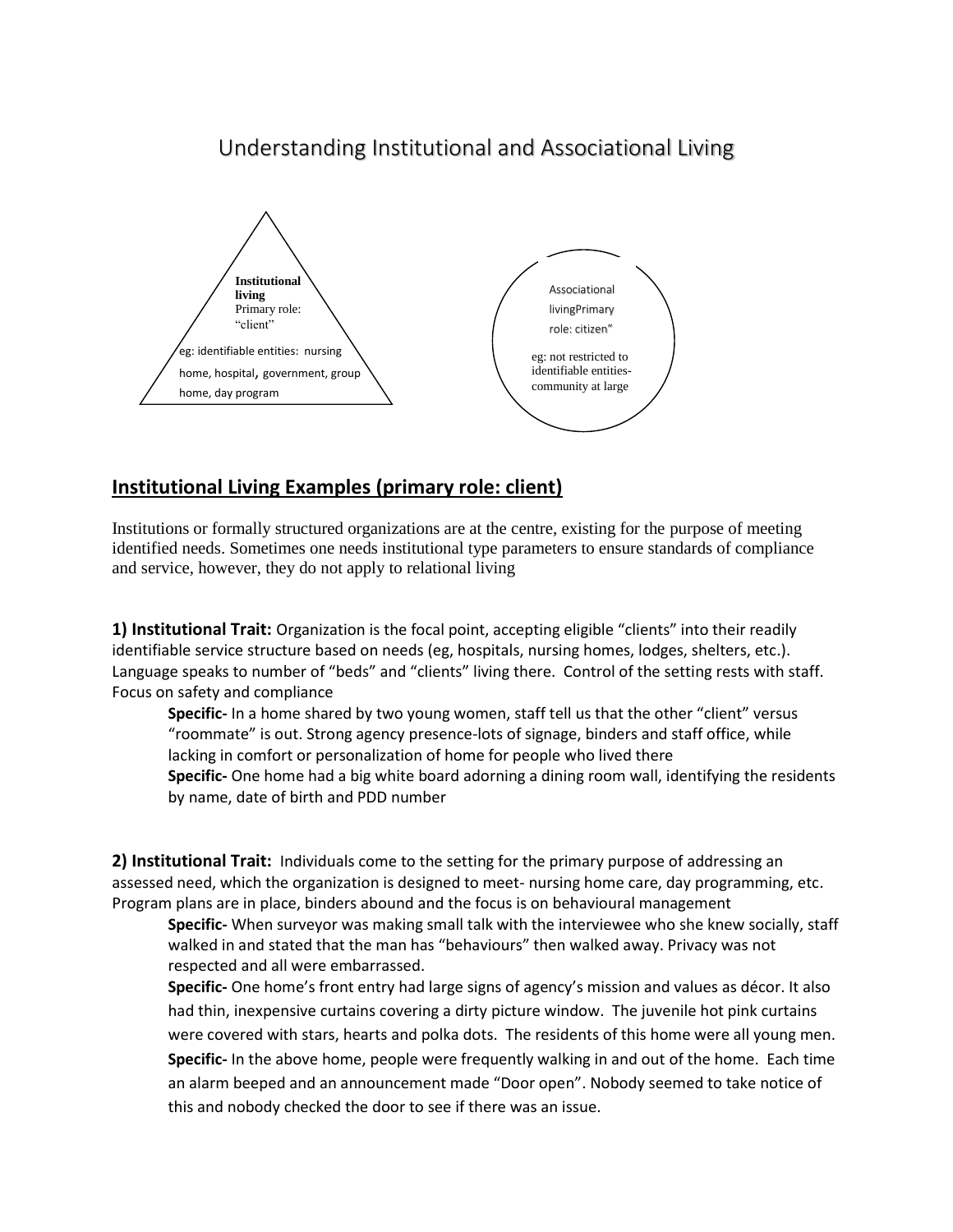#### 3) **Institutional Trait:** Safety and organizational standards are central issue

#### **Examples**

**Specific**-house floorplan is prominently posted, fire extinguisher is featured, with a big red arrow posted beside it and staff schedules are posted

**Specific-** upon entering specific agency run homes, guests are immediately informed about fire exits, safety concerns, location of phones and need to sign an informed consent form. Only then are they introduced to the person being interviewed.

**4) Institutional Trait:** Focus of the organization is centered on deficits and needs, which are to be addressed by staff

#### **Examples**

**Specific-** Three elderly women who share a home, have personalized childlike charts posted, tracking their behaviour towards goals, using stars. Charts from the previous month were still on walls and showed few stars

**Specific-** During one interview and in front of the person being interviewed, a support staff openly shared that the woman was tense as she just came back from her psychiatric appointment

**Specific-** In one home staff made a psychiatric referral while the My Life team leader sat nearby. The team leader was able to hear personal details of the person, condition and behavioural concerns.

### 5) **Institutional Trait:** Structured staffing ratios, with staff always present when "clients" are there **Examples**

**Specific-**When ill, people can't leave their day program if there is no group home staff to let them in. This causes tension between the day program and group home which should be working in concert

**Specific-** staff turned surveyors away from homes at designated interview time, citing the home being closed for business because at dinnertime.

6) **Institutional Trait:** Organizational hierarchy is in place. Care and control of the environment rests with staff, not the people who call the setting "home".

**Specific-** When staff are unaware of our team's scheduled visit, they routinely call their superior to confirm the team's validity, despite our team having identification, agency schedule, signed consents, etc. Staff do not ask the interviewee if he/she is aware of the visit.

#### 7) **Institutional Trait:** Administrative rules dominate

#### **Examples**

**Specific-** Staff extend a guest book for signing, even before team members have the chance to remove footwear at the door.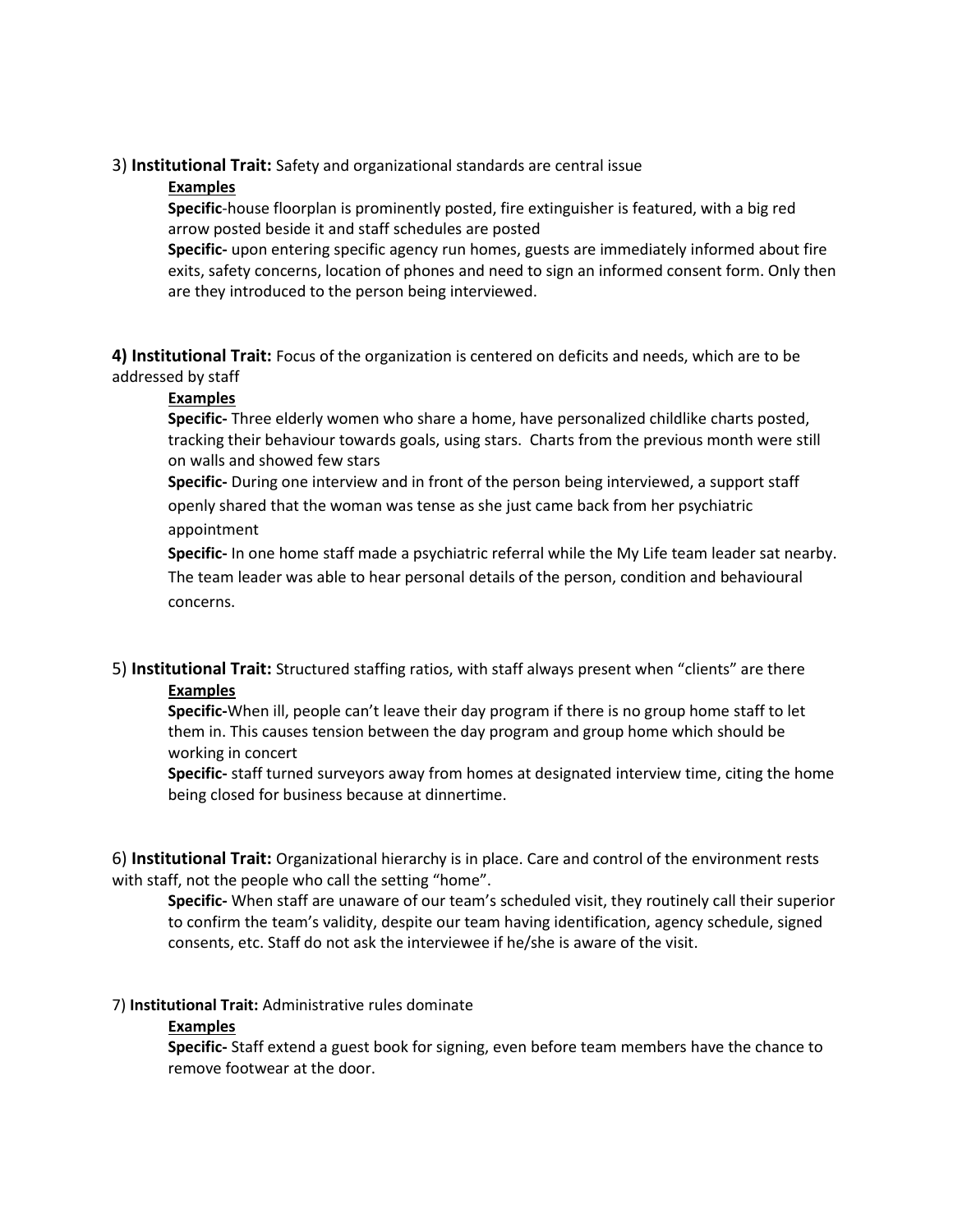**Specific-** People who reluctantly agree to be interviewed often share that the staff tell them that it is mandatory

8) **Institutional Trait:** Entrance criteria exist. Diagnostic criteria must be met to qualify for support services

**Specific**- One "behavioural" home exuded institutionalization in signage, décor and security features. One young man said he would never have friends over as he didn't want anyone to know where he lived.

**Specific-** One man stated that he was bored at his day program. He noted that he'd been served by the agency since he started school at age 5. He had been attending programming at the same agency run building for 48 years.

9) **Institutional Trait:** Focus on specialization and segregation, based on defined need of identified deficits and limitations of the clientele

**Specific-** In a day program a person was observed playing a solo game of virtual bowling, aiming at a screen with cartoon figures. Other people in the room were totally disengaged from the activity.

**Specific-** In another, adult participants were provided with childlike stimulation. One man coloured was in a "Baby Toys" colouring book, while a woman chose an infant stimulation toy from the toy box.

10) **Institutional Trait:** Often viewed as unique communities within the broader community. Group homes are integrated vs included in community and are often readily identifiable on residential streets.

**Specific**- Group homes are routinely recognizable on the street. Many stand out for **n**eglected home maintenance, lack of landscaping and heavy reliance on street parking for staff which creates parking issues for neighbours

**Specific-** In a group home there was décor on the walls, but it was childlike, including My Little Pony and ballerina decals. In the same home a senior citizen's hot pick room was filled with toys for a young girl, including a collection of huggable dolls in highchairs.

11) **Institutional Trait:** Care and control rests with the staff, with these few people being in a position of power over the larger group of clientele.

**Specific-** It is commonplace for staff to have keys to homes where they work, while the residents who live there do not. As well, staff wear shoes in the home and tell guests to do the same, but all residents are in sock feet.

**Specific-** In one group home a person wanted a drink prior to doing the interview. The staff was adamant that he must do the survey first, even though he said he was really thirsty and our team did not mind. When he asked again he was told that if he persisted he wouldn't get any at all.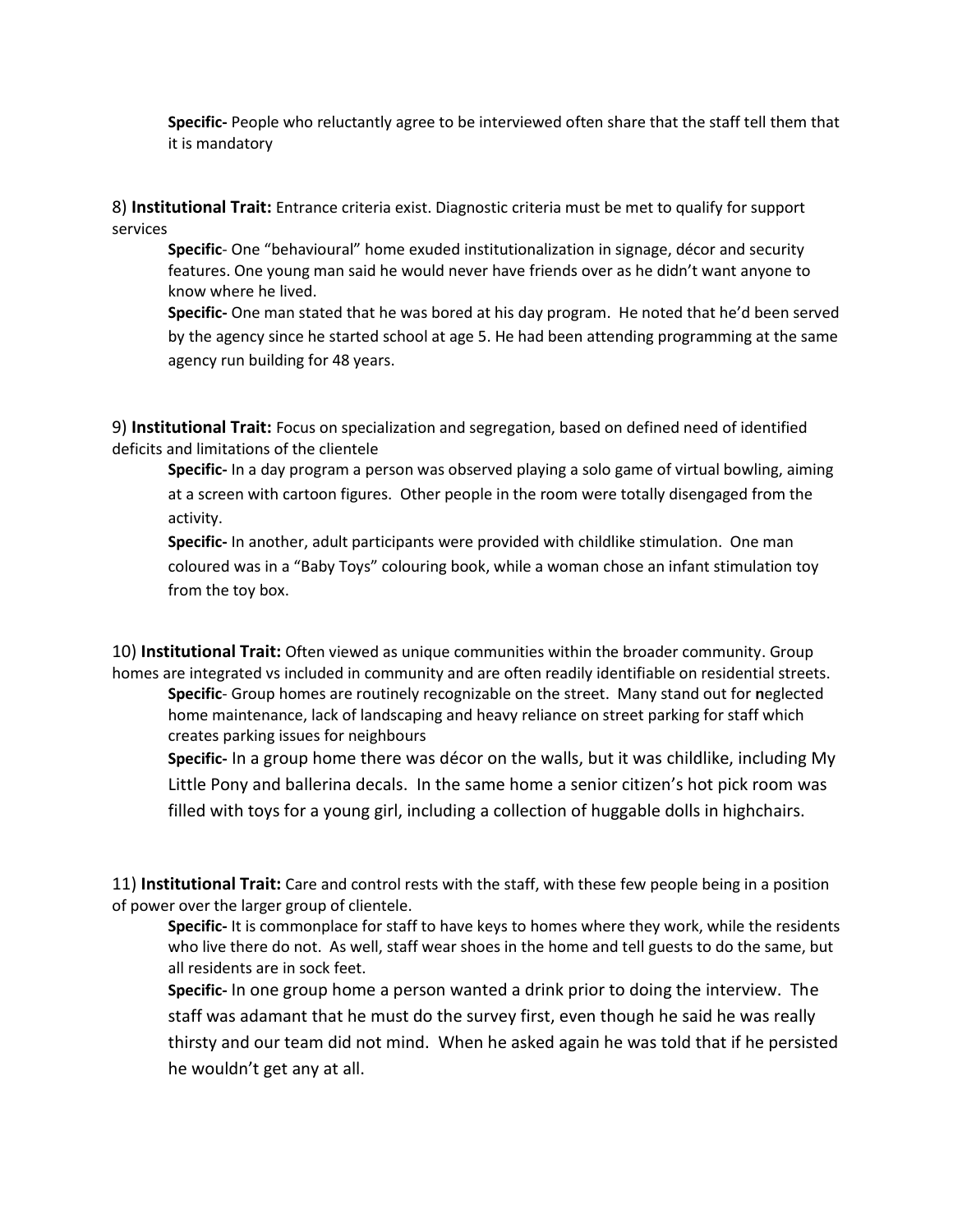## **Association Living Examples (Primary role: citizen)**

Associational community living is about diversity, reciprocity and acceptance within the fabric of our communities. As this is about people being recognized as contributing members of the community, the setting is not relevant.

1) **Associational Trait:** Person is the focal point, not as a "client" but as a valued citizen with unique gifts **Example:**

When a woman found it too stressful to complete a survey so became unresponsive, staff provided an empathetic proxy response. Throughout the survey, the staff respectfully engaged the person and maintained eye contact, while gently massaging the woman's hands. The woman became calm and the staff ensured she remained the focal point of the interview.

2 **Associational Trait:** Individuals do not need to meet set eligibility requirements to be part of associational living

**Example:** During a proxy interview, a dad learned that his son did not have a key to his support home. As his son regularly misplaces things, the man understood the rationale, while being concerned that his son could not gain entry if nobody was home. He quickly decided to invest in an electronic door code as his son readily retains numbers. This way his son has more independence, the family's security is maintained and the code fits with a community trend.

3) **Associational Trait:** Unpaid relationships are central in the person's life, with any service component being supplemental and focused on assisting the person to be involved and contributing

**Example:** One young man with significant challenges is a long-time member of a local karate school, where he is naturally supported and challenged by fellow students. After class he catches a lift from fellow students for their weekly pub visit. Staff drop him off at the school before class and pick him up after beers at the pub.

4 **Associational Trait:** Focus is on the individual's contributions and capacity, with PDD funded staff available in supportive capacities, with an emphasis on flexibility, responsiveness

**Example:** Sometimes staff had excellent relationships with individuals and were very helpful to the interviewing process. In one interview, the staff actively engaged an extremely reticent individual. Using humour and great sensitivity he supported the person to proudly complete a supported self-report, rather than do a proxy interview on the man's behalf.

5) **Associational Trait:** P*rimary* goal for paid staff is to support capacity and promote community inclusion, not the provision of paid care within the setting

**Example:** One agency had a distinct welcoming feel, with places for people to hang out, grab a coffee, watch tv or check email. The environment was inviting with nice artwork and comfortable couches. Interactions were particularly relaxed, familiar and extremely respectful, with no clear delineation between staff and those being supported. On initial contact it was often a challenge to identify who was staff and who was being supported.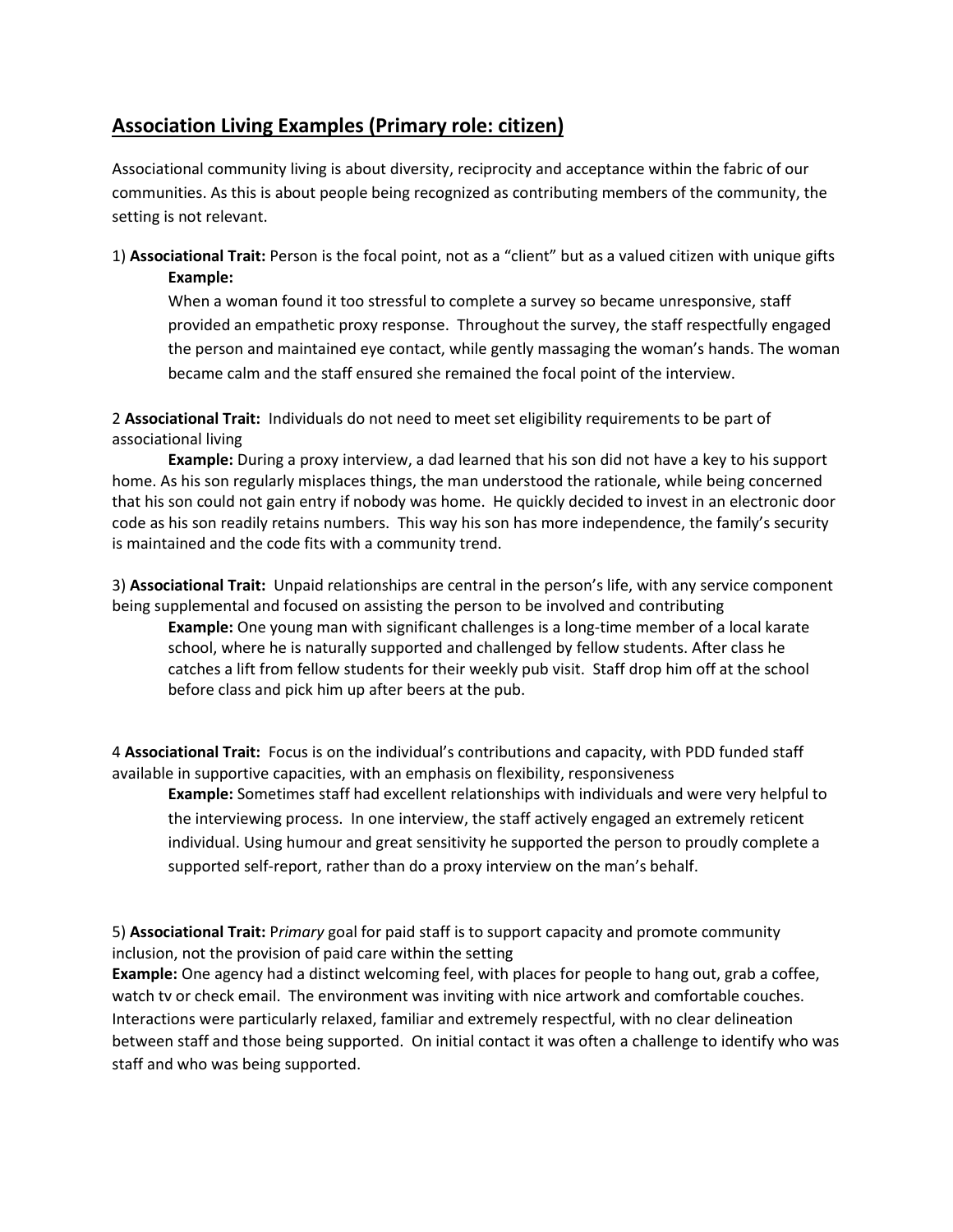6) **Associational Trait:** Focus on the promotion of inclusion, versus adhering to safety and organizational standards

**Example:** In one small community an older man receives supports in a very fluid manner. His long-term relaxed lifestyle and seasonal pursuits are well understood and respected. No safety and organizational standards are imposed by the agency, while always being willing and able to support as needed. He is welcomed when he drops by the office, is engaged when seen in town and checked on if not seen for awhile.

7) **Associational Trait:** People are viewed as living in typical home settings in the community, not as living in residences where people are cared for

**Example:** One young man shared condo living with his paid supportive roommate, with whom he shared duties, responsibilities and life. The condo was comfortable and lived in, reflecting the interests of both men. When the young man being supported wanted to adopt a family member's cat, the cat simply became a new and welcomed member of the household.

8) **Associational Trait:** Community participation activities reflects the experiences shared by the general population based on interests, not scheduled outings or specialized needs

**Example:** A husband and wife focus on what community events provide opportunities based on their interest. They are routinely out and about engaging with fellow citizens. This includes participating in a wide variety of events, including volunteering at festivals, attending fun events, supporting rallies of interest, etc.

9) **Associational Trait:** Voluntary associations are the focal point, with individuals coming together as citizens, based on interests, desires, contributions and capacities

**Example:** Someone with significant physical, behavioural and emotional challenges has historically found it hard to find and maintain stable housing. With a focus on citizenship, an agency has helped him find a landlord who accepts his challenges, while valuing his contributions and capacity. The landlord has invested emotionally and financially, to promote the person's safety, comfort and stability.

10) **Associational Trait:** Individuals and families choose from all the community has to offer and determine the nature of the associations, rather than choosing from within set organizational choices and what spaces are available

**Example:** One family's son had always been assessed in a negative light by agencies as having high needs. Wanting to focus on capacity and inclusion they explored other options. They bought a condo and started with paid roommates. He later progressed to living alone, with no overnight support. He works, actively pursues community interests and stays close with his family.

11) **Associational Trait:** Individualization, flexibility, self-determination and inclusion are key **Example:** When a woman with complex needs became hyper-focused on wanting to keep a visitor's bracelet, a skilled staff expertly intervened. She calmly acknowledged the woman's